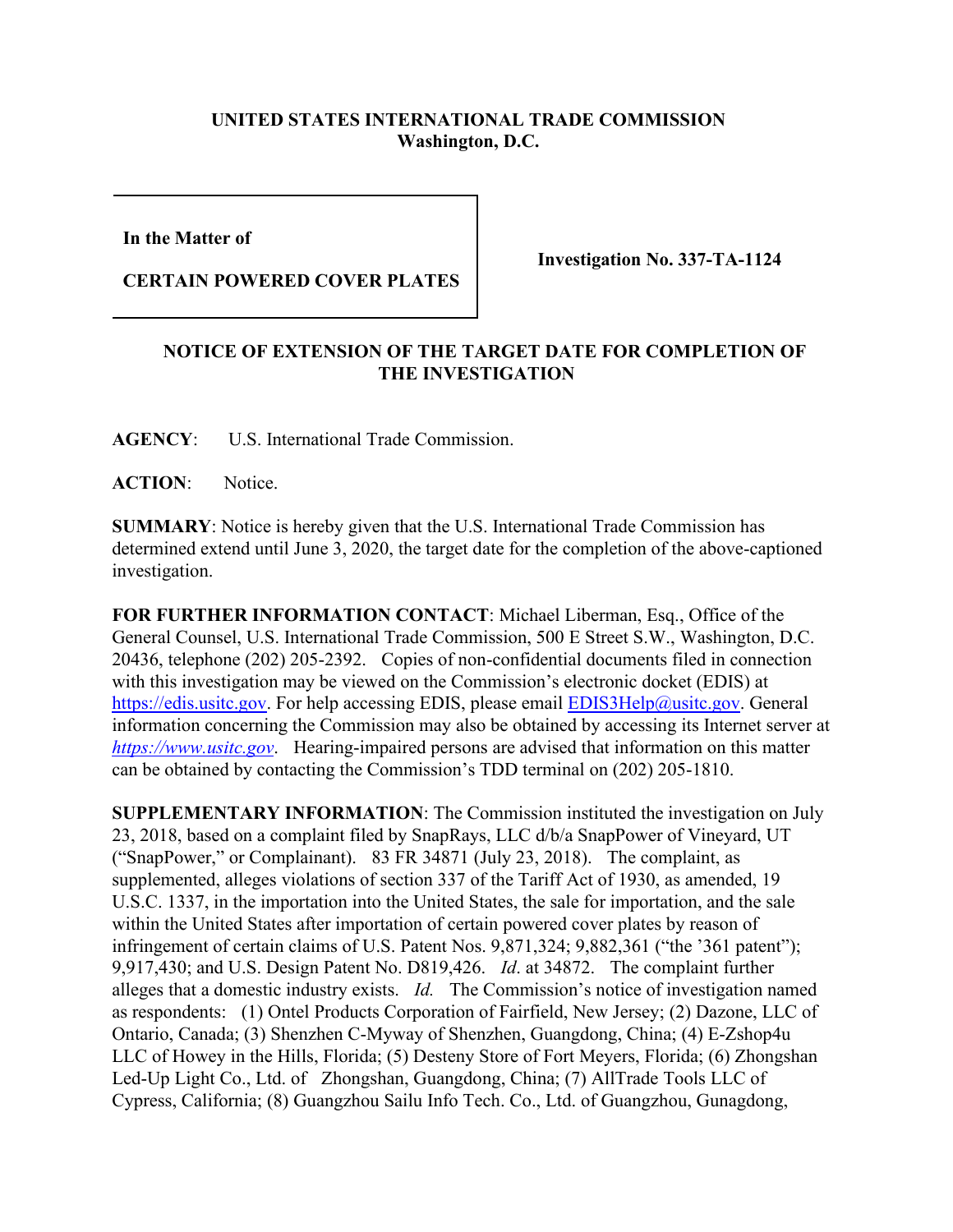China; (9) Zhejiang New-Epoch Communication Industry Co., Ltd. of Yueging, Zhejiang, China; (10) KCC Industries of Eastvale, California; (11) Vistek Technology Co., Ltd. of Fuyong, Baoan, Shenzhen, China ("Vistek"); (12) Enstant Technology Co., Ltd. of Xixiang Baoan District, Shenzhen, China ("Enstant"); and (13) Manufacturers Components Incorporated of Pompano Beach, Florida. *Id*. The Office of Unfair Import Investigations is participating in the investigation.

The Commission previously terminated the investigation as to, or found in default, all named respondents except Enstant and Vistek. Order No. 5 (Sept. 26, 2018), *non-reviewed* Notice (Oct. 29, 2018); Order No. 6 (Sept. 26, 2018), *non-reviewed* Notice (Oct. 29, 2018); Order No. 8 (Sept. 28, 2018), *non-reviewed* Notice (Oct. 23, 2018); Order No. 12 (Oct. 2, 2018), *non-reviewed* Notice (Nov. 27, 2018); Order No. 18 (Nov. 28, 2018), *non-reviewed* Notice (Dec. 21, 2018); Order, No. 36 (Apr. 11, 2019), *non-reviewed* Notice (May 8, 2019)

On August 12, 2019, the ALJ issued her "Initial Determination on Violation of Section 337 and Recommended Determination on Remedy and Bond," finding a violation of section 337. The final ID finds that a violation of section 337 occurred in the importation into the United States, the sale for importation, or the sale within the United States after importation, of certain powered cover plates that infringe the asserted claims of the '361 patent by Enstant and Vistek (collectively, "Enstant/Vistek," or "Enstant"). *See id*. at 125-26.

The final ID notes that "Respondents Enstant and Vistek filed a motion for summary determination of non-infringement ('Redesign SD Motion') of [the '361 patent] by Redesign Models P001 (Smart Wall Plate Charger, Decor Outlet, with USB charger) and P002 (Smart Wall Plate Charger, Duplex Outlet with USB charger)." Final ID at 14. In the Redesign SD Motion, Enstant sought summary determination that powered cover plate model numbers P001 and P002 ("Enstant's Redesigns") do not infringe claims 1, 3-4, 10, 14, 17, 21, and 23-24 of the '361 patent. Redesign SD Motion at 16. The final ID finds, however, that "Enstant's and Vistek's Redesign SD Motion was effectively rendered moot by rulings on Motions in Limine . . . ." *Id*.

On October 11, 2019, the Commission determined to review in part and to remand the investigation to the ALJ for a remand initial determination ("RID") to address the final ID's finding that Enstant/Vistek's Redesign SD Motion is moot. 84 FR 55985-86 (October 18, 2019). The Commission issued an "Order: Remand of a Final Initial Determination In Part" directing the ALJ to expeditiously issue an RID as to this finding and to "extend the target date for termination of the investigation by ID pursuant to 19 CFR 210.51(a)(1) to three months after the issuance of the RID." Commission Order at 5 (October 11, 2019).

On January 30, 2020, the ALJ issued the RID, granting Enstant's Redesign SD Motion. The RID finds that Enstant's Redesigns are properly at issue in this investigation because: (1) Enstant's Redesigns are within the scope of this investigation and within the Commission's jurisdiction, RID at 10-12; (2) Enstant's Redesigns are fixed in design and not "hypothetical," RID at 12-13; and (3) the parties exchanged discovery regarding the Redesigns, RID at 13-15. The RID also finds that there is no dispute that Enstant's Redesigns do not infringe claims 1, 3-